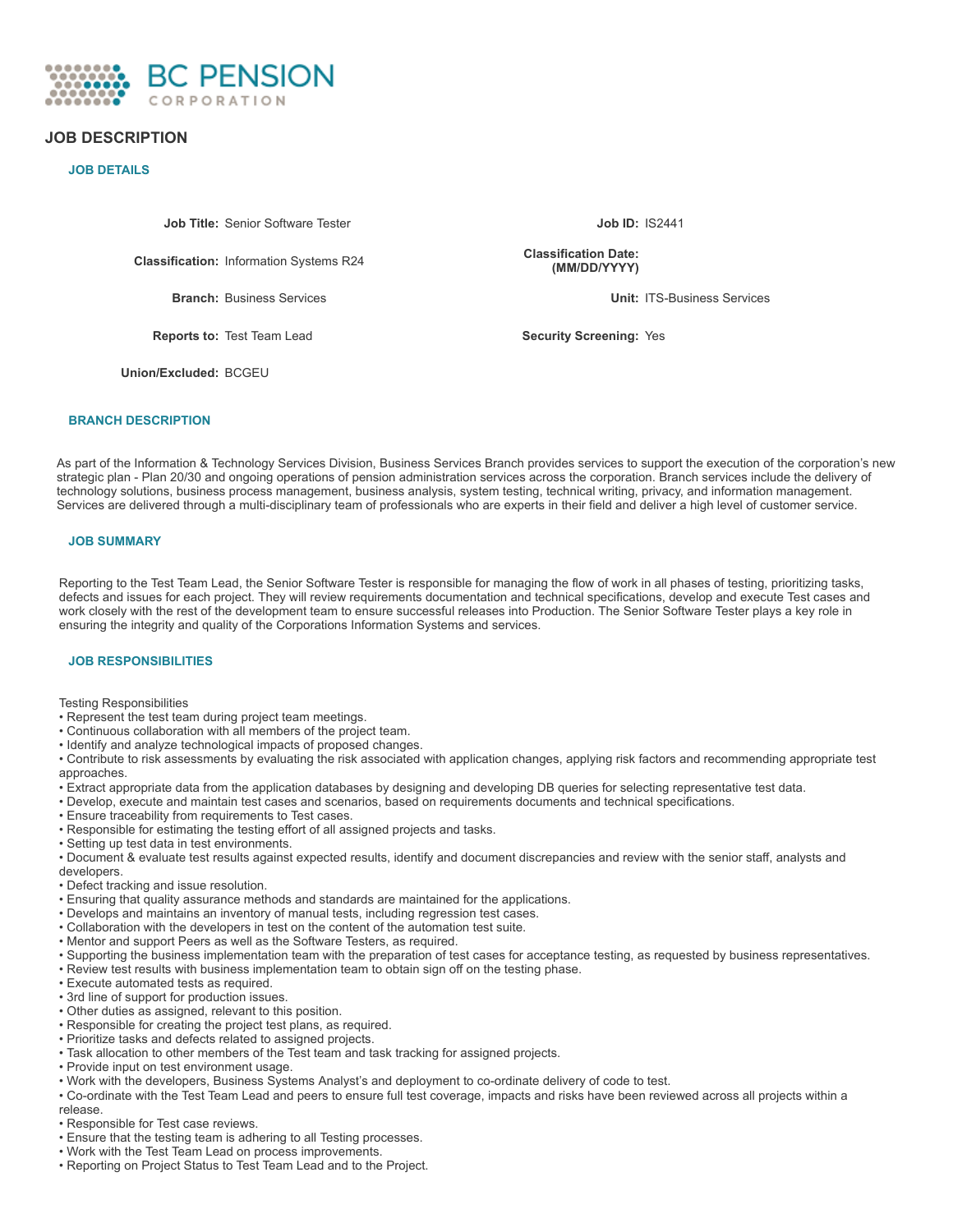- Escalate issues/blockers as required to the Test Team Lead and to the Project.
- Provide feedback on staff performance to the Test Team Lead

## **EDUCATION**

|  | Degree/Diploma Obtained |
|--|-------------------------|
|  |                         |

**Program** of Study

Degree in Computer Science or a related discipline. An equivalent combination of education, training and experience may be considered.

### **EXPERIENCE**

**Years of Experience Type of Experience**

A minimum of two years of recent practical experience is required in the following:

Software Testing & STLC

Developing and executing test cases and documenting test results

Interpreting functional and technical specifications

Defect tracking

Mentoring peers and junior staff

## **KNOWLEDGE, SKILLS & ABILITIES**

• A good understanding of the software development process

Strong verbal and written communication skills, with the ability to adapt communication style for technical and non-technical audiences.

- Able to establish, maintain and promote effective relationships with a variety of groups or individuals.
- consultancy skills
- Good presentation skills
- Ability to work under pressure and to tight deadlines
- A good understanding of the pension industry and pension plans
- Effective analytical, problem-solving and decision-making skills.

### **CORE COMPETENCIES**

### **Navigating Change L2**

Supporting self and others through change and transition and enabling successful transformation in work products and processes.

- Invites input and feedback on proposed changes.
- Supports others in generating new and innovative approaches.
- Builds support for new approaches and initiatives.
- Shares information on change in a timely manner.
- Identifies innovative approaches to deal with situations for which no known precedent exists.
- Eliminates unnecessary work activities.

### **Embracing Learning L1**

Contributing to a learning culture by developing self and supporting others to acquire skills and improve performance.

- Self-assesses against expectations and standards to identify own learning needs in the current position.
- Reflects on completed activities, identifying what worked well, what didn't, and how to improve own performance.
- Openly shares knowledge with other employees.
- Seeks to learn from other employees.
- Takes advantage of learning opportunities provided to meet job requirements.

### **Client Orientation L1**

Making it easy for our external and internal clients - seeing things through their eyes.

- Follows established processes to ensure consistent service.
- Responds to client needs in a timely, respectful, helpful, and courteous manner.
- Addresses client issues in order of priority.
- Keeps clients up-to-date on the progress of the service they are receiving.
- Directs clients to alternate service channels that may better meet their service needs.

## **Accountability L2**

Holding self and others accountable to deliver on commitments and to achieve desired results.

- Sets challenging but realistic goals for own area of responsibility.
- Helps people improve performance to maximize results.
- Holds people accountable for meeting established expectations.
- Evaluates progress against established goals and objectives.